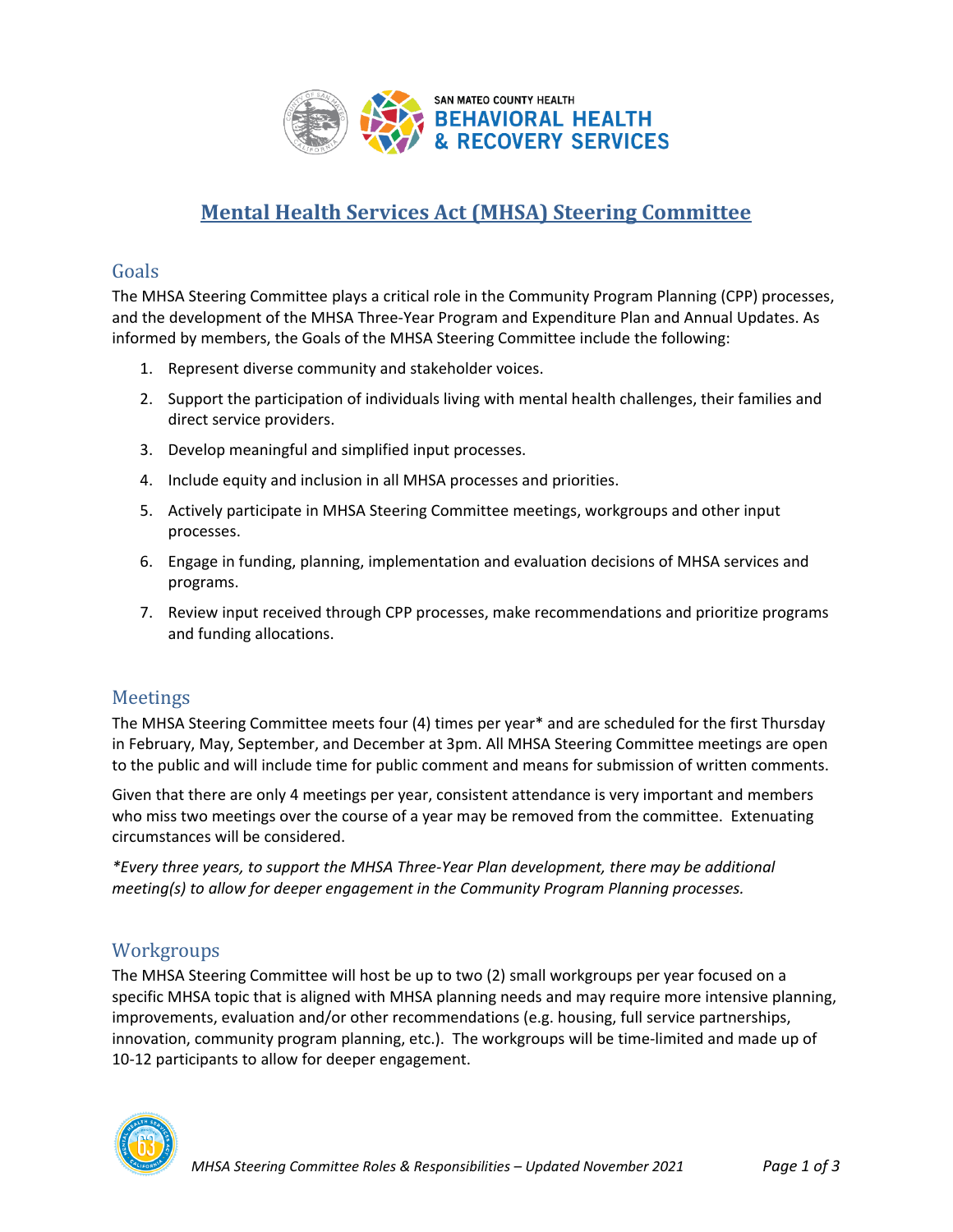Workgroup participation guidelines include the following:

- Participation is open to the public
- Individuals interested in participating will complete a Workgroup Participation Survey
- A selection group, made up of an MHSA Steering Committee co-chairperson, an MHSA Steering Committee member and the MHSA Manager, will review the completed surveys and select the workgroup participants
- Selection of participants will prioritize lived experience of clients and family members, cultural and stakeholder diversity and "first-come, first-serve," completion of the Participation Survey
- Workgroup participants will be required to attend all meetings and may have some "homework" in between meetings (e.g. review materials in advance, review data, research, etc.)

## Composition & Membership

The MHSA Steering Committee was established as a Standing Committee of the Mental Health and Substance Abuse Recovery Commission (MHSARC), which requires the appointment of 1-2 chairperson(s) to the committee and support from the MHSA Manager.

Membership includes a broad and diverse set of stakeholders as described below.

- At least 50% representing clients/consumers and families of clients/consumers
- At least 50% representing marginalized cultural and ethnic groups including, Pacific-Islander, LGBTQ, African-American, Filipino, Latino, Chinese, Native American and others
- Maximum 2 members representing any one agency (employees or Board members)
- Minimum 1 member representing each of the following stakeholder groups:
	- o Client/Consumers (youth, transition-age youth)
	- o Client/Consumers (adults, older adults)
	- o Families of clients/consumers
	- o Providers of mental health and substance use services
	- o Providers of social services
	- o Cultural competence and diversity
	- o Disabilities
	- o Education
	- o Health care
	- o Law enforcement
	- o Veterans and /or representatives from veterans organizations
	- o Other interests (faith-based, aging and adult services, youth advocacy, etc.)

Members of the Steering Committee will be appointed by a "membership selection group" consisting of an MHSA Steering Committee member(s), a representative of the Office of Consumer and Family Affairs and/or the Office of Diversity & Equity and the MHSA Manager.

Applications will be accepted on a rolling basis and reviewed in the Spring and Fall of each year. New members will be required to attend an initial orientation, provided by the MHSA Manager.

*Please visit the MHSA websit[e www.smchealth.org/bhrs/mhsa](http://www.smchealth.org/bhrs/mhsa) for the MHSA Steering Committee application and the most up-to-date membership list.*